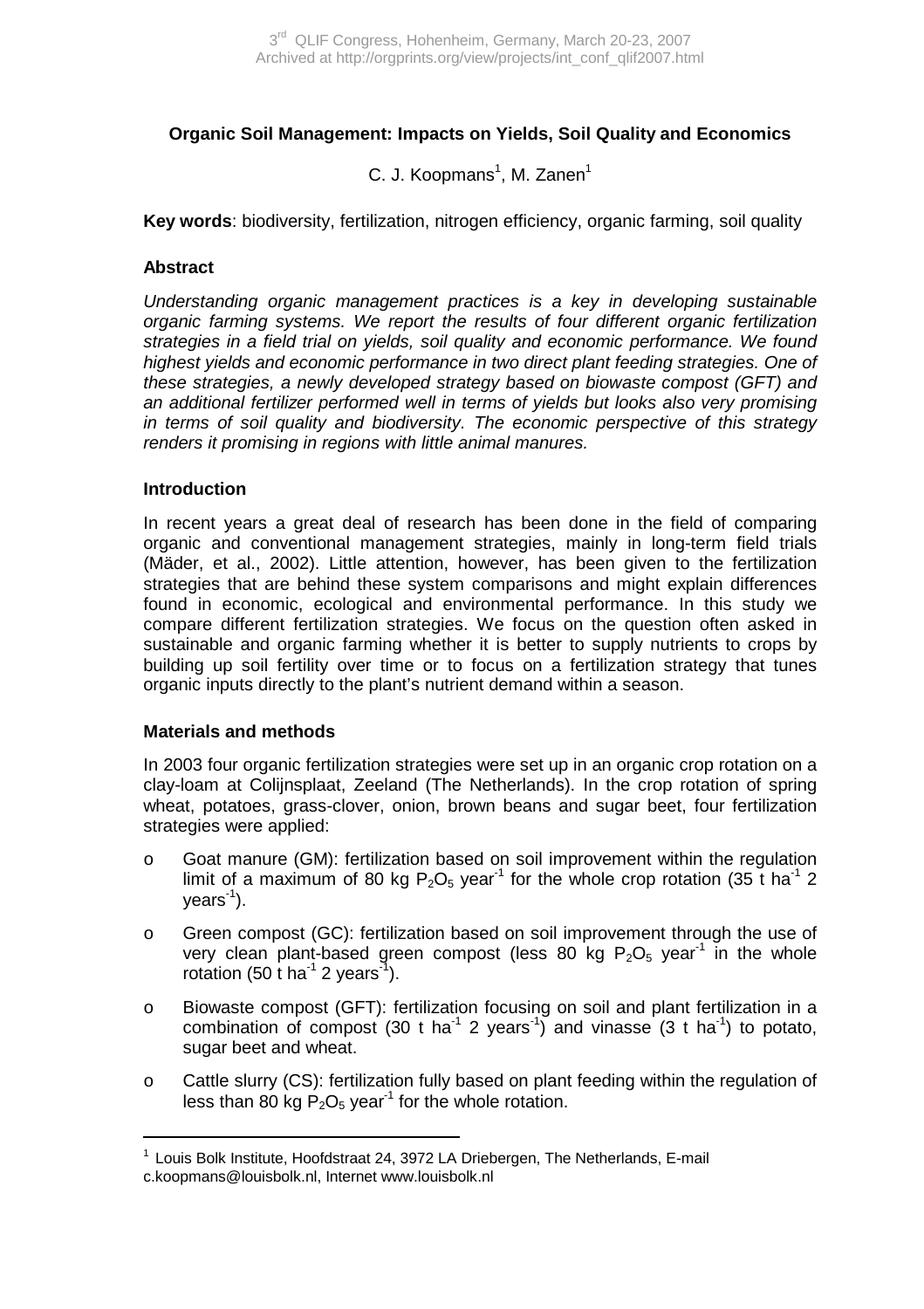## **Results**

Wheat yields were lowest in 2003 in the CS strategy as a result of soil compaction due to slurry application in spring (Figure 1). Lowest sugar beet yields were found in the GC strategy in 2004, whereas no significant differences were found in onion yields in 2005. Potato yields were lower in the GM strategy compared to the other strategies in 2003 but in 2004 lowest yields were found in the GC strategy. Differences in grassclover yields were found to be small.



**Figure 1: Yields of spring wheat (2003), sugar beet (2004), onion (2005) and potato (2004) in the management practices goat manure (GM), green compost (GC), biowaste compost (GFT) and cattle slurry (CS).** 

Nutrient balances (tab. 1) for the different fertilization strategies were calculated for the period 2003-2005 using the NDICEA model (van der Burgt et al., 2006). Nitrogen in the crops differed little between the strategies. As a result considerable nitrogen surpluses existed in the strategies receiving the compost additions. With these compost additions nitrogen is applied, which is not directly available to plants.

| Strategy   | Application with<br>fertilizers | Product<br>removal | Calculated<br>surplus | Leaching<br>losses <sup>1</sup> | Organic<br>matter <sup>2</sup> |
|------------|---------------------------------|--------------------|-----------------------|---------------------------------|--------------------------------|
| <b>GM</b>  | 175                             | 151                | 24                    | 45                              | 38                             |
| GC         | 252                             | 150                | 102                   | 43                              | 110                            |
| <b>GFT</b> | 265                             | 164                | 101                   | 58                              | 79                             |
| CS         | 87                              | 156                | -69                   | 34                              | $-28$                          |

|  |  |  |  | Tab. 1: Nitrogen balance (in kg N/ha/year) for the period 2003-2005. |
|--|--|--|--|----------------------------------------------------------------------|

 $1$  No full rotation was covered per strategy. Average nitrogen application for these years was higher than for the full rotation of 6 years.

 $2$  Leaching losses were calculated using the NDICEA model

<sup>3</sup> Organic matter: modelled incorporation of nitrogen into the soil organic matter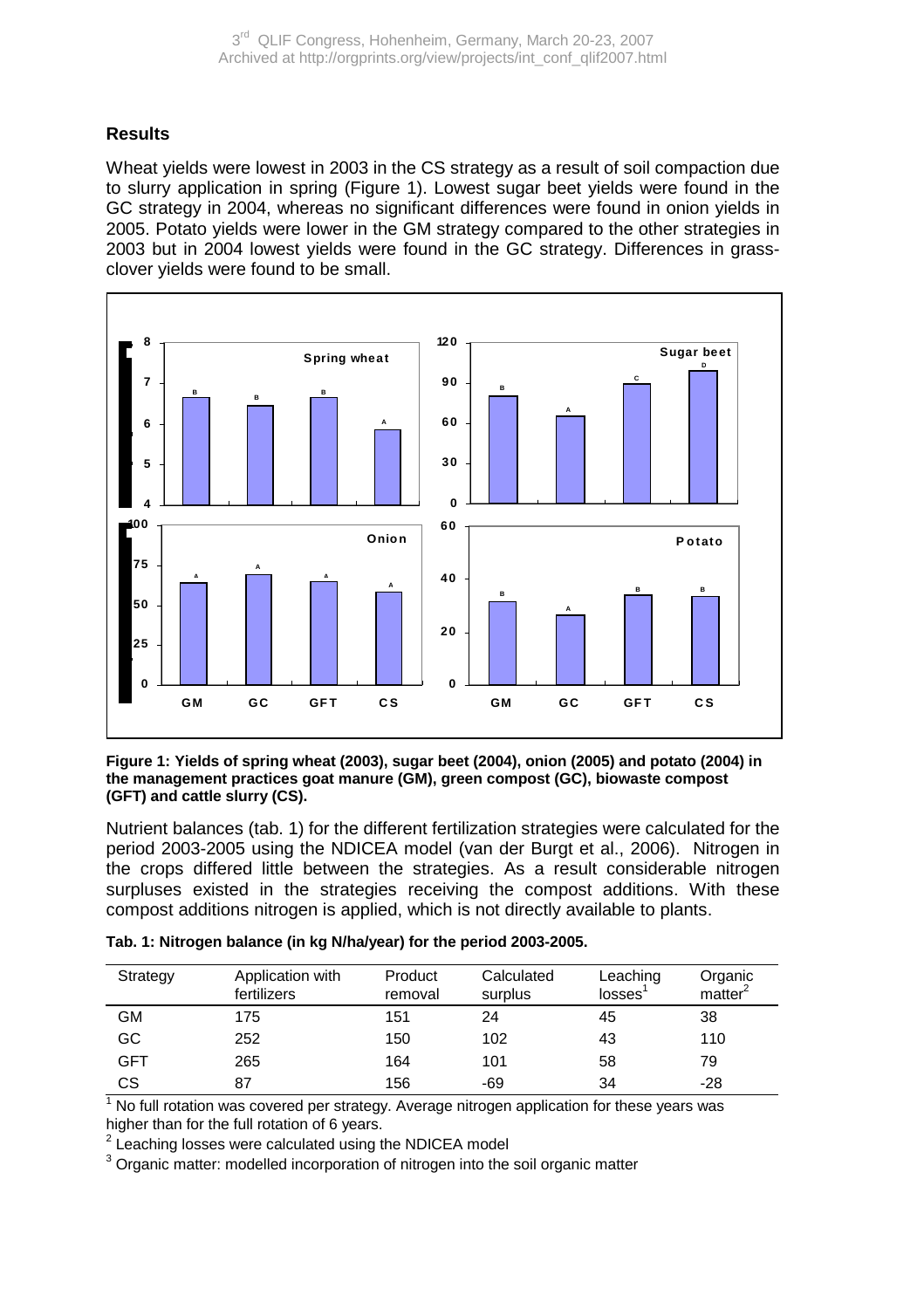Nitrogen efficiencies were highest in both the GM and CS strategies. Using the NDICEA model, it was possible to calculate total losses due to nitrogen denitrification and leaching. Highest nitrogen leaching losses were found in the GFT strategy. Losses differed little between the GC and the GM strategies. In the GC and GFT strategies high amounts of the added nitrogen were incorporated into the organic matter of the soil. In the CS strategy a net loss of nitrogen from organic matter was calculated by the model.

The soil quality assessment (Tab. 2) showed that potential C and N mineralization were higher in the GC and GM strategies as compared to the CS strategy. In the data the low C mineralization in the GFT strategy is striking. Potential N mineralization was lowest in the CS strategy. Neither bacterial nor fungal biomass differed between the strategies. Bacterial feeding nematodes were low in the GFT strategy. Most plant feeding nematodes were found in GC, whereas lowest levels were found in the CS strategy. No differences were found in earthworm counts, soil structure and organic matter levels. Significantly higher levels of P-total and potassium were found in the CS strategy compared to the other strategies. This may be due to the spring application of the slurry as all other fertilizers were mixed into deeper soil layers as a result of ploughing in autumn. The shallow application of cattle slurry in spring did not have a mixing effect.

| Soil property               | GМ               | GC               | <b>GFT</b>      | <b>CS</b> | P         |
|-----------------------------|------------------|------------------|-----------------|-----------|-----------|
| Microbial biomass           | 16.0             | 25.5             | 28.7            | 10.9      | <b>NS</b> |
| <b>Fungal Biomass</b>       | 14.0             | 15.0             | 16.6            | 14.3      | <b>NS</b> |
| Pot. N mineralization       | 2.0 <sub>b</sub> | 1.9 <sub>b</sub> | 1.7ab           | 1.3a      | 0.05      |
| Pot. C mineralization       | 18.5 c           | 15.4 b           | 5.2 a           | 5.4 a     | < 0.001   |
| Bacterial feeding nematodes | 781b             | 590 b            | 346 a           | 527 ab    | 0.007     |
| Fungal feeding nematodes    | 142              | 80               | 93              | 96        | <b>NS</b> |
| Plant feeding nematodes     | 457 b            | 561 c            | 452 b           | 323 a     | 0.002     |
| Earthworm biomass           | 88               | 75               | 50              | 57        | <b>NS</b> |
| Soil structure              | 27               | 22               | 23              | 23        | <b>NS</b> |
| Organic matter              | 2.3              | 2.3              | 2.4             | 2.3       | <b>NS</b> |
| <b>PH</b>                   | 7.5              | 7.5              | 7.5             | 7.5       | <b>NS</b> |
| N-total                     | 1075             | 1083             | 1214            | 1188      | NS.       |
| P-total                     | 149 ab           | 139 a            | 155 b           | 174 c     | < 0.001   |
| Potassium                   | 24 ab            | 22 a             | 25 <sub>b</sub> | 32 c      | < 0.001   |

**Tab. 2: Biological, physical and chemical soil properties of the different strategies** 

In the balance calculations (Tab. 3) use was made of costs and yields per crop in the 3 years of the research. Per crop a balance calculation was made. These balances were averaged per plot (Tab. 3). In the period 2003-2005 the balance was highest in the CS and GFT strategies. The spring application of fertilizers to the sugar beet in the CS and GFT strategies resulted in particularly high yields and earnings if compared to the other two strategies.